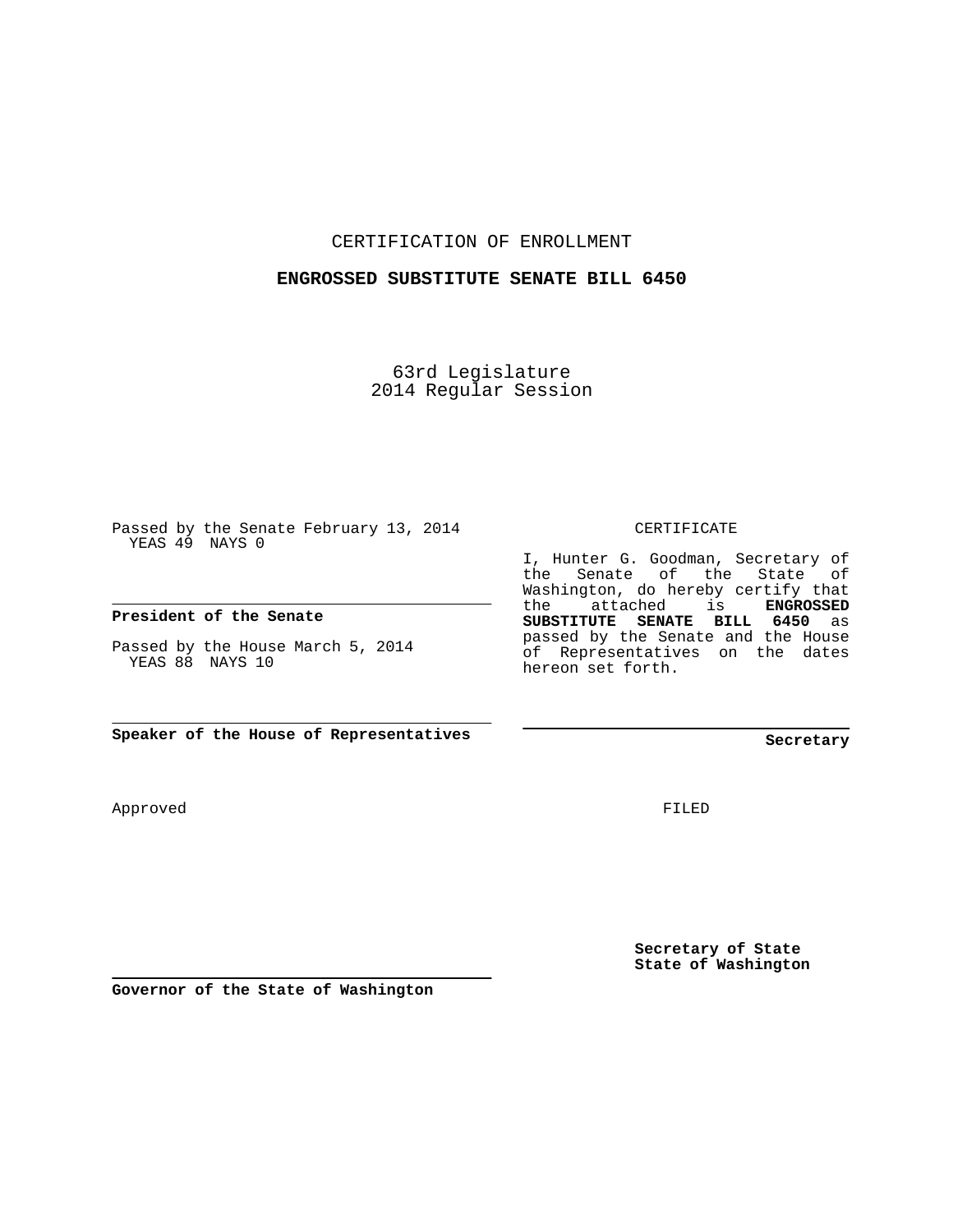# **ENGROSSED SUBSTITUTE SENATE BILL 6450** \_\_\_\_\_\_\_\_\_\_\_\_\_\_\_\_\_\_\_\_\_\_\_\_\_\_\_\_\_\_\_\_\_\_\_\_\_\_\_\_\_\_\_\_\_

\_\_\_\_\_\_\_\_\_\_\_\_\_\_\_\_\_\_\_\_\_\_\_\_\_\_\_\_\_\_\_\_\_\_\_\_\_\_\_\_\_\_\_\_\_

Passed Legislature - 2014 Regular Session

# **State of Washington 63rd Legislature 2014 Regular Session**

**By** Senate Natural Resources & Parks (originally sponsored by Senators Pedersen, Kohl-Welles, Pearson, Liias, Ericksen, and Kline)

READ FIRST TIME 02/05/14.

1 AN ACT Relating to on-water dwellings; amending RCW 90.58.270; and 2 creating new sections.

3 BE IT ENACTED BY THE LEGISLATURE OF THE STATE OF WASHINGTON:

 4 NEW SECTION. **Sec. 1.** (1) The legislature recognizes that all 5 Washington residents benefit from the unique aesthetic, recreational, 6 and economic opportunities that are derived from the state's aquatic 7 resources, including its navigable waters and shoreline areas. The 8 legislature also recognizes that, as affirmed in chapter 212, Laws of 9 2011, existing floating homes are an important cultural amenity and an 10 element of the state's maritime history and economy. The 2011 11 legislation, which clarified the legal status of floating homes, was 12 intended to ensure the vitality and long-term survival of existing 13 floating single-family home communities.

14 (2) The legislature finds that further clarification of the status 15 of other residential uses on water that meet specific requirements and 16 share important cultural, historical, and economic commonalities with 17 floating homes, is necessary.

18 (3) The legislature, therefore, intends to: Preserve the existence 19 and vitality of current, floating on-water residential uses; establish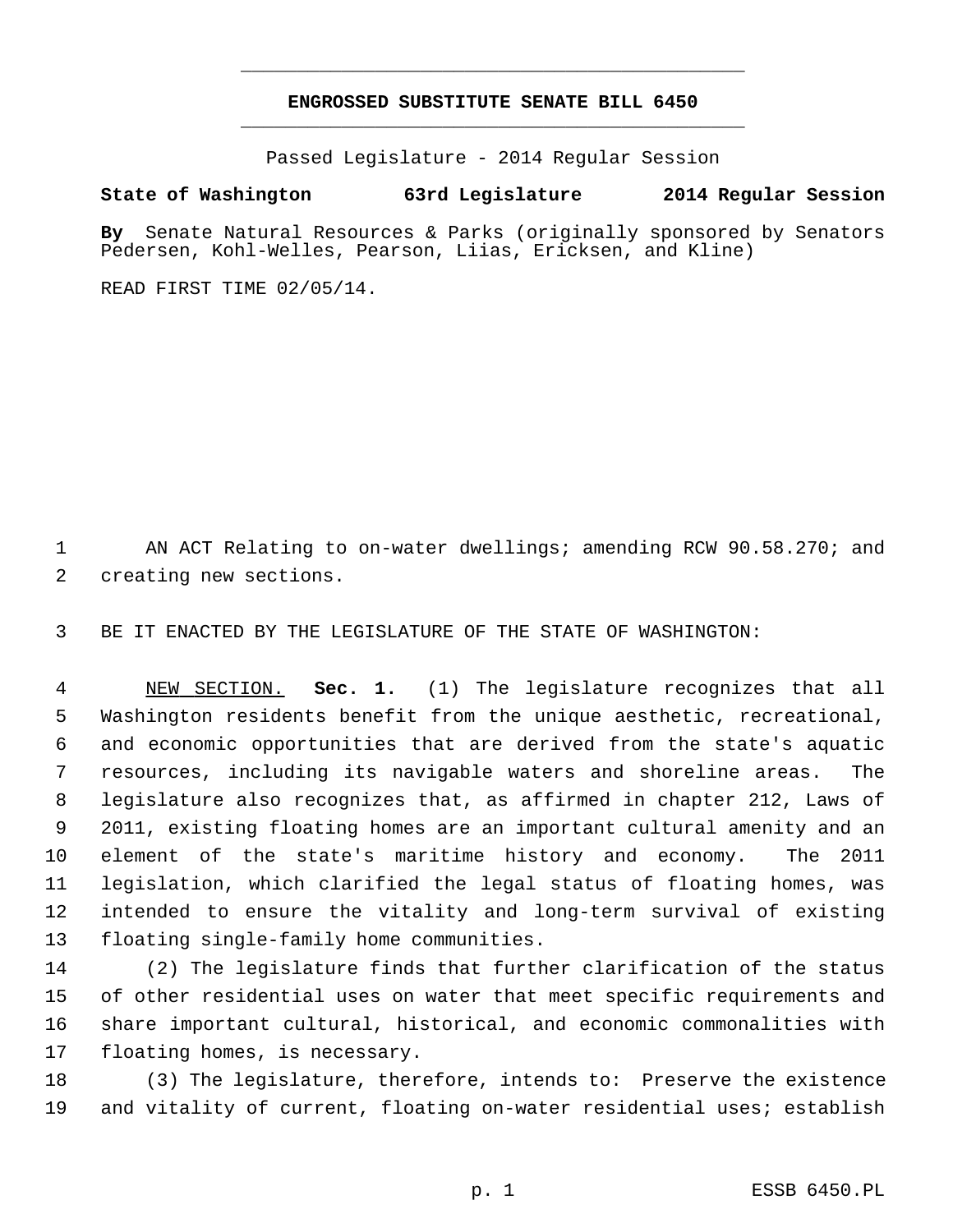1 greater clarity and regulatory uniformity for these uses; and respect 2 the well-established authority of local governments to determine 3 compliance with regulatory requirements applicable to their 4 jurisdiction.

 5 **Sec. 2.** RCW 90.58.270 and 2011 c 212 s 2 are each amended to read 6 as follows:

7 (1) Nothing in this ((statute)) section shall constitute authority 8 for requiring or ordering the removal of any structures, improvements, 9 docks, fills, or developments placed in navigable waters prior to 10 December 4, 1969, and the consent and authorization of the state of 11 Washington to the impairment of public rights of navigation, and 12 corollary rights incidental thereto, caused by the retention and 13 maintenance of said structures, improvements, docks, fills or 14 developments are hereby granted: PROVIDED, That the consent herein 15 given shall not relate to any structures, improvements, docks, fills, 16 or developments placed on tidelands, shorelands, or beds underlying 17 said waters which are in trespass or in violation of state statutes.

18 (2) Nothing in this section shall be construed as altering or 19 abridging any private right of action, other than a private right which 20 is based upon the impairment of public rights consented to in 21 subsection (1) ((hereof)) of this section.

22 (3) Nothing in this section shall be construed as altering or 23 abridging the authority of the state or local governments to suppress 24 or abate nuisances or to abate pollution.

25 (4) Subsection (1) of this section shall apply to any case pending 26 in the courts of this state on June 1, 1971 relating to the removal of 27 structures, improvements, docks, fills, or developments based on the 28 impairment of public navigational rights.

29 (5)(a) A floating home permitted or legally established prior to 30 January 1, 2011, must be classified as a conforming preferred use.

31 (b) For the purposes of this subsection:

32 (i) "Conforming preferred use" means that applicable development 33 and shoreline master program regulations may only impose reasonable 34 conditions and mitigation that will not effectively preclude 35 maintenance, repair, replacement, and remodeling of existing floating 36 homes and floating home moorages by rendering these actions 37 impracticable.